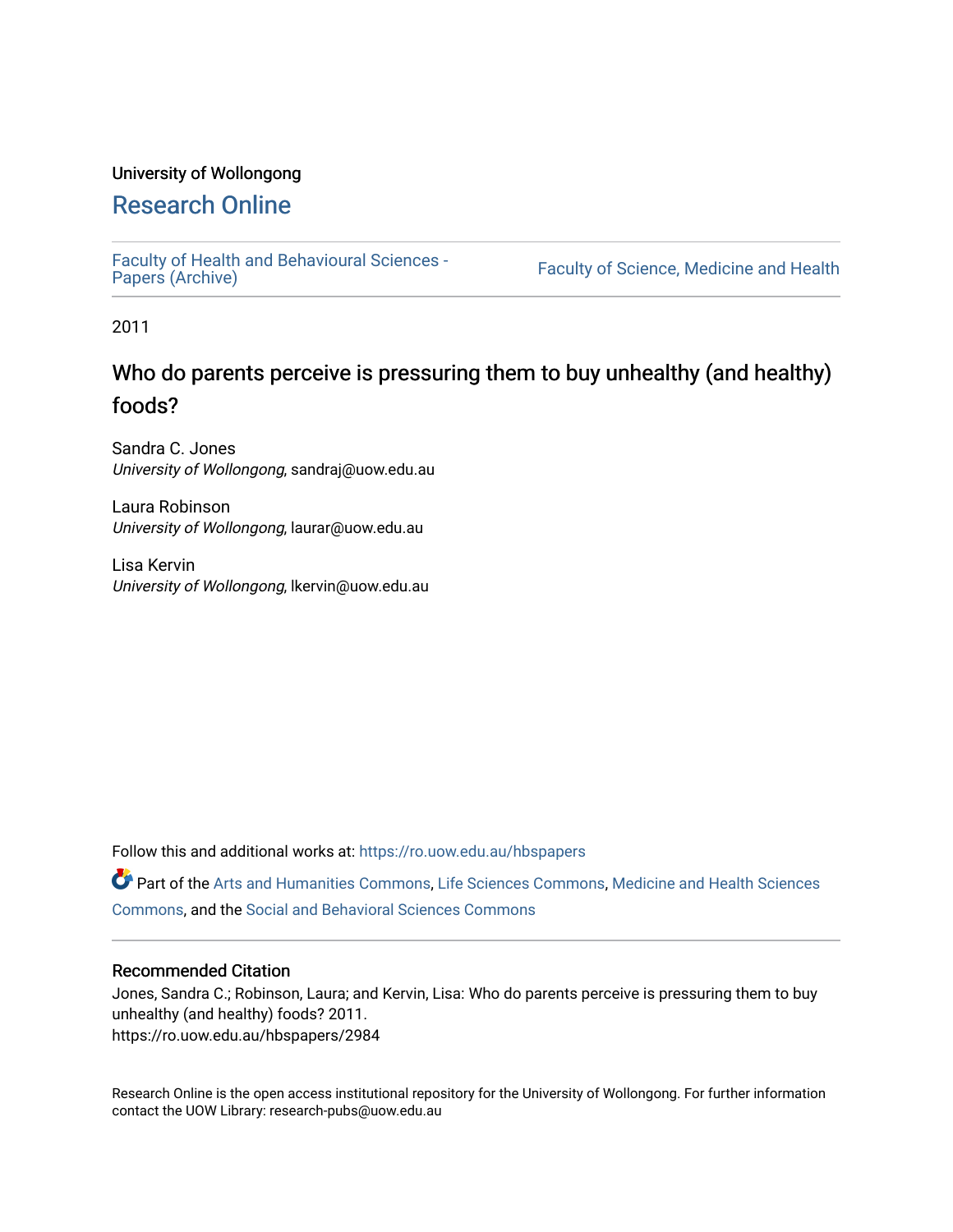## Who do parents perceive is pressuring them to buy unhealthy (and healthy) foods?

## Abstract

Increasingly, academic and lay discussion of children's nutrition has focused on the role of the media, and marketing more generally, in influencing children's food choices. While numerous studies have focused on the direct effects of chidlren's exposure to advertisng on their food preferences and choices, there have been fewer studies on the role of marketing in influencing parent's decisions about what foods they give to their child. We surveyed parents about their children's food requests and the perceived influences on their food choices; and found that parents experience, or perceive, a number of external pressures on them in making food choices for their children.

## Keywords

do, buy, parents, perceive, pressuring, who, unhealthy, them, healthy, foods

## **Disciplines**

Arts and Humanities | Life Sciences | Medicine and Health Sciences | Social and Behavioral Sciences

## Publication Details

Jones, S. C., Robinson, L. & Kervin, L. 2011, 'Who do parents perceive is pressuring them to buy unhealthy (and healthy) foods?', in M. MacCarthy (eds), Australia New Zealand Marketing Academy Conference 2011, Edith Cowan University, Australia, pp. 1-7.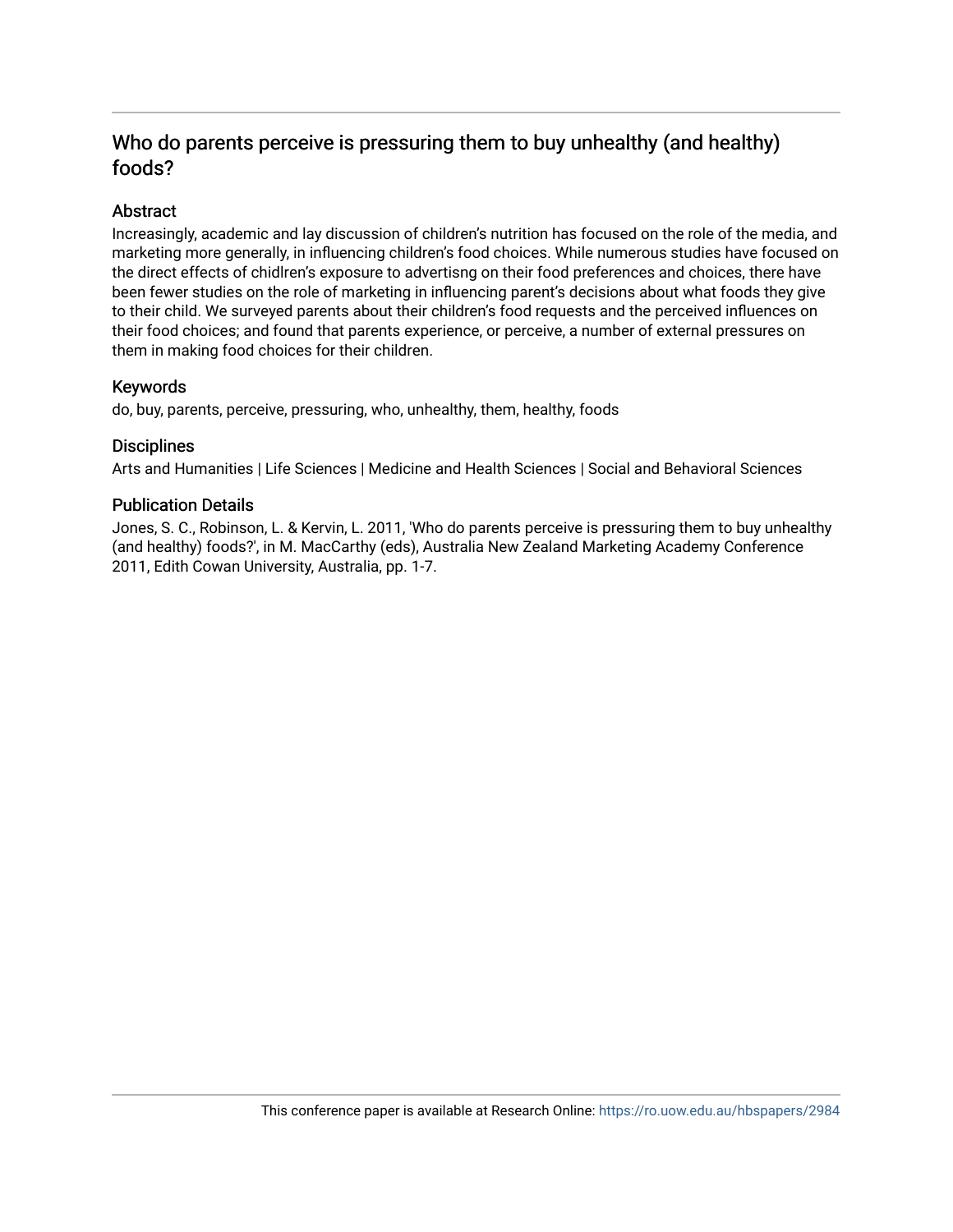## **Who do parents perceive is pressuring them to buy unhealthy (and healthy foods)?**

#### **Abstract**

Increasingly, academic and lay discussion of children's nutrition has focused on the role of the media, and marketing more generally, in influencing children's food choices. While numerous studies have focused on the direct effects of chidlren's exposure to advertisng on their food preferences and choices, there have been fewer studies on the role of marketing in influencing parent's decisions about what foods they give to their child. We surveyed parents about their children's food requests and the perceived influences on their food choices; and found that parents experience, or perceive, a number of external pressures on them in making food choices for their children.

#### **Introduction**

Concerns about childhood obesity are increasingly voiced in the media and in academic and policy debates. The prevalence of obesity in Australia is increasing, as it is in other developed and developing countries (Reilly, 2005), with approximately a quarter of Australian children reported to be overweight or obese (Booth et al, 2001).

The 2007 Australian National Children's Nutrition and Physical Activity Survey found that a large proportion of children (including more than half of those aged nine and over) consumed insufficient serves of fruit, less than one-quarter consumed adequate amounts of vegetables, over 80% exceeded the recommended levels of consumption of saturated fat and over 60% exceeded recommended levels of sugar consumption (DOHA, 2008).

A variety of factors have been reported as influencing food choice, including physiological, psychological, social, environmental, and cultural factors. Researchers have attempted to develop conceptual models to predict individuals' food choices. While these models are limited in their capacity to predict food choice they demonstrate the complexity of these decisions (Furst et al, 1996; Wetter et al, 2001).

It is well-established that parents are an important influence on children's eating patterns. This includes both direct controls over food (e.g., restrictions on intake of unhealthy foods) and controls using food (i.e., providing or restricting foods as reward and punishment) (Campbell and Crawford, 2001); and indirect influences via parents' own food chocies and attitudes towards food (e.g., Wardle, 1995; Vereecken, Keukelier and Maes, 2004).

Increasingly, academic and lay discussion has focused on the role of the media, and marketing more generally, in influencing children's food choices. While the majority of studies have focused on the direct effects of children's exposure to advertisng on their food preferences and choices (Halford et al., 2004; Harris, Bargh and Brownell, 2009; Linn and Novosat, 2008), there have been fewer studies on the role of marketing in influencing parent's decisions about what foods they will (or will not) give to their child.

Exposure to advertisements can lead to an increased awareness of products and brand loyalty (Calvert, 2008; Story and French, 2004). As a consequence of this exposure children are more likely to request the advertised product (Chamberlain, Wang and Robinson, 2006; Story and French, 2004). Future food/drink requests have been linked with past exposure to screen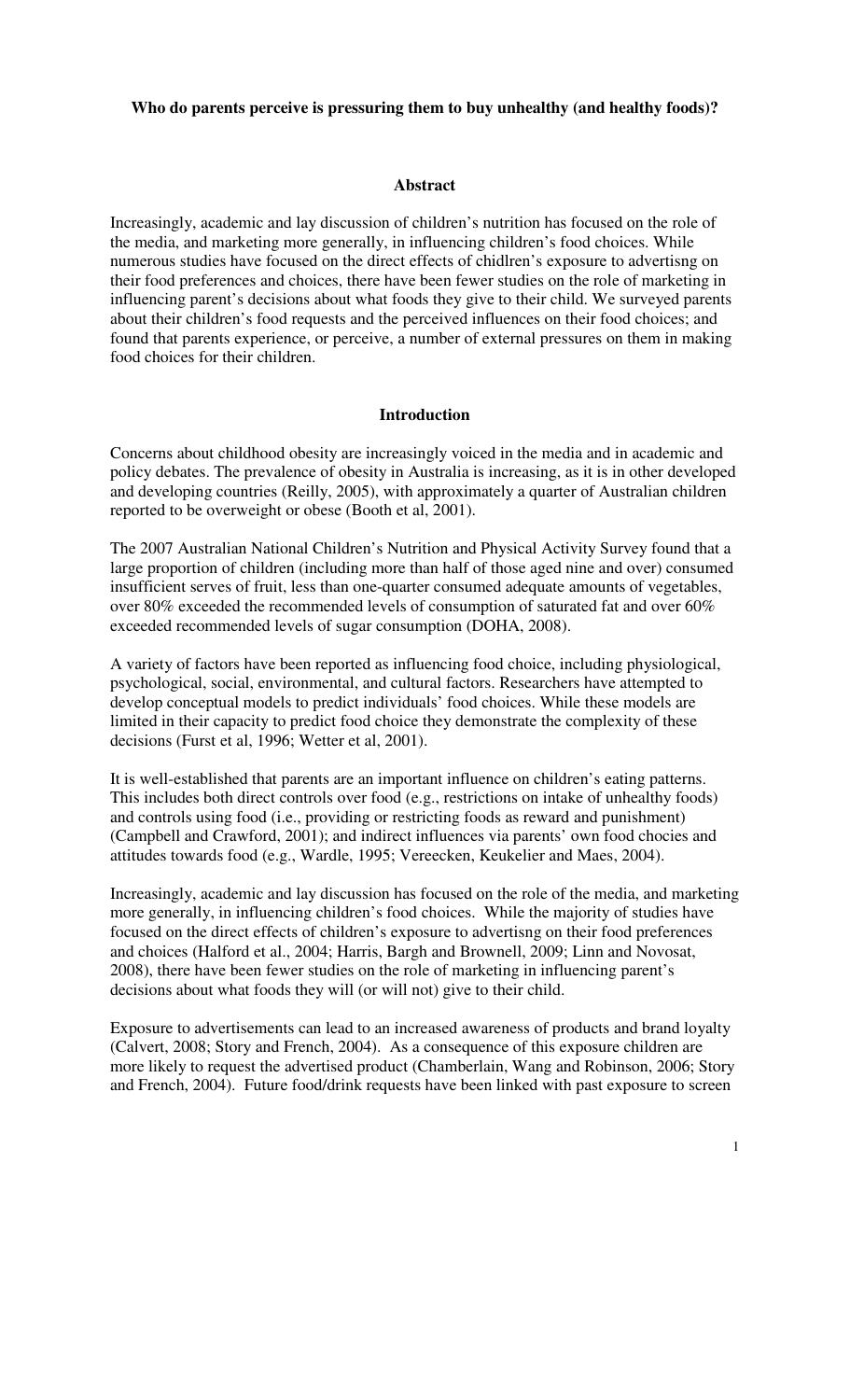advertisements, and limiting viewing reduces the number of requests for purchases (Calvert, 2008). Food marketing to children has an impact on the purchasing choices made by parents and the food stocked in family homes (Buijzen, Schuurman and Bomhof, 2008; Calvert, 2008).

Children's influences on the decision making process of their parents has been referred to as 'pester power' or the 'nag factor' (Kelly, Tuner and McKenna, 2006). Previous studies suggest a relationship between advertisements and nagging of parents to purchase the food, especially in supermarkets where it is very difficult for a parent to resist persistent demands (Buijzen and Valkenburg, 2003; Kelly, Turner and McKenna, 2006; Moore and Moschis, 1983). Not unsurprisingly increased demands for advertised products results in more pressure on parents and the likelihood of conflict between the parent and child (Buijzen and Valkenburg, 2003; Preston, 2005). When making decisions about food, parents commonly consider what their children want and prefer; as such, advertising directed at children may be indirectly influencing parents' consumer behaviour (Buijzen, Schuurman and Bomhof, 2008; Calvert, 2008).

## **Method**

The participants in this study were parents of primary school aged children attending one of three primary schools in New South Wales, Australia. The children were taking part in a related experimental study on responses to food advertising and all children (n=176) were given a take-home survey at the end of the experiment, with instructions to give the survey to one of their parents. This survey asked the parent to respond to a series of questions regarding food consumption and food requests, in relation to the child who brought home the survey. All data were collected in March 2010, and the study protocol was approved by the university's Human Research Ethics Committee.

### **Results**

Of the 176 parents, 43.2% (n=76) completed and returned the survey. Their children ranged from six to 12 years old, with an average age of 9.1 (SD=1.3). Approximately half of the children were female (50.7%), although the gender of four was not stated. This was consistent with the age range of the children participating in the experimental study (mean age 9.3 years, range six to 14); and the gender balance was similar (55.1% of the children were female).

### **Media exposure**

On an average weekday, the majority of children spent between two and three hours watching television (52.6%), one to two hours on the internet (50.7%), one to two hours playing computer games (58.7%), and less than one hour looking at children's magazines (70.7%). Therefore for the average child in this sample, this amounts to 6.76 hours exposure to some form of media *per weekday*, and therefore potentially an enormous amount of advertising. To enable this calculation to be made, a response of '2-3 hours' has been considered as 2.5 hours on average. The overall average could therefore vary by up to 2.0 hours (0.5 hours for each of the four media types) – that is, the true average could be anywhere between 4.76 hours or as much as 8.76 hours per weekday. Interestingly, this drops on weekend days, with the average child spending 5.07 hours in total watching television, on the internet, playing computer games or looking at children's magazines (again, the true average may vary from 3.07 to 7.07 hours per weekend day). Drawing from this, it seems that the average child in this sample is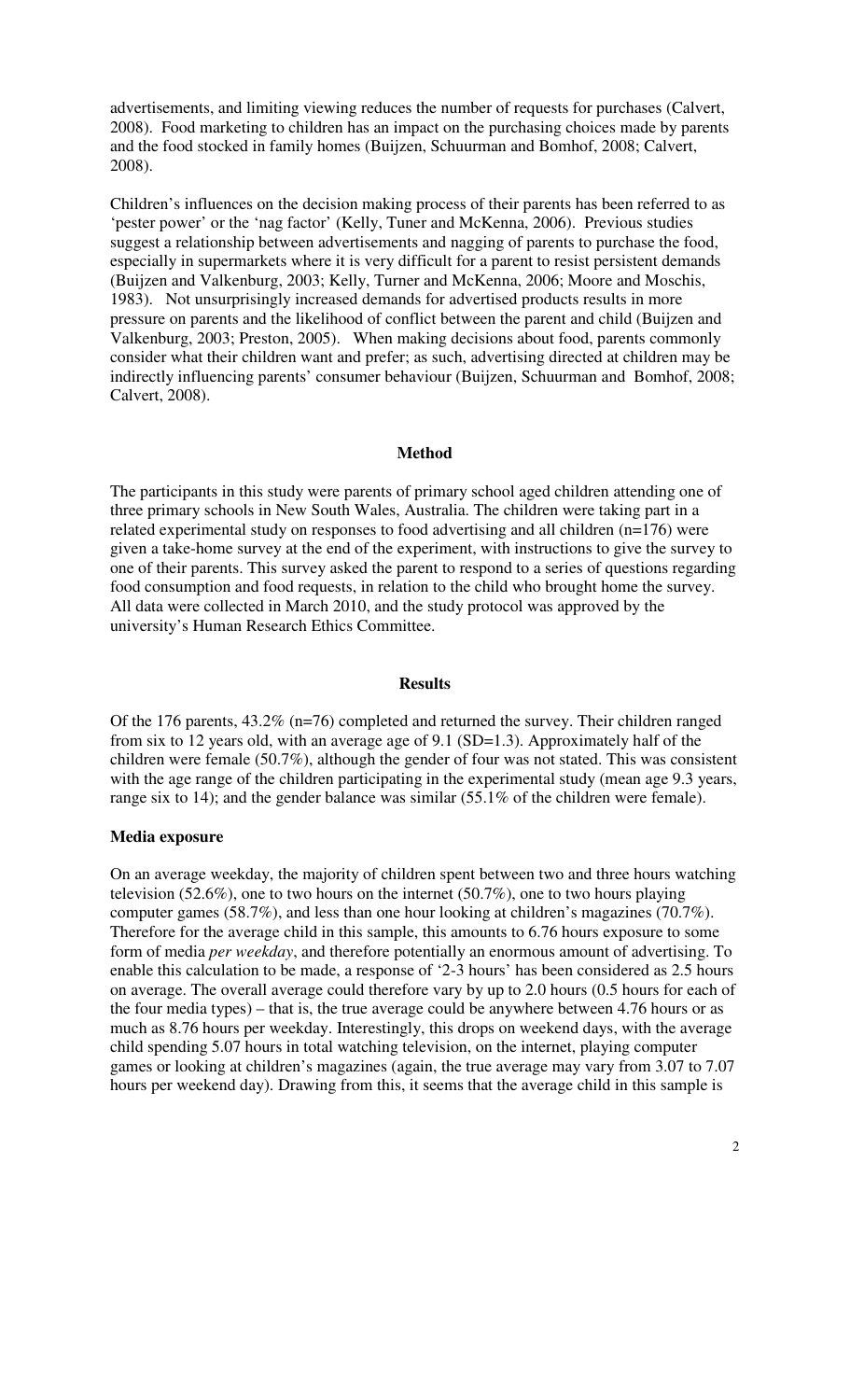exposed to nearly 44 hours of media per week. It must be acknowledged that, since it is possible to be exposed to more than one form of media at a time (for example, watching TV while surfing the internet or listening to the radio while viewing billboards when travelling in the car), the raw number of hours may be less than 44, but that does not reduce the potential impact of marketing via these mediums.

## **Food Consumption Patterns**

The majority of parents indicated that their child consumed one or more pieces of fruit per day (70.3%), and ate vegetables with dinner five or more times per week (60.0%), while nearly half of the children ate cereal five or more times per week (48.0%). Consumption of snack foods and less healthy foods was more uncommon (although information about serving sizes of these foods was not available): 46.7% ate takeaway foods three or more times per week, more than half of the children ate chocolate (64.5%), lollies (63.2%), or potato chips  $(61.3\%)$  "at least once a week", while less than half drank soft drink  $(47.4\%)$  or cordial (41.3%) at least once a week.

Parents most commonly reported that their child ate packaged snacks less than daily (61.3%) or once or twice daily (34.7%) on weekdays, which remained fairly consistent on weekend days, with their children predominantly eating packaged snacks less than daily (59.5%) or once or twice daily (39.2%).

## **Food Requests**

As may be expected, children were more likely to request that their parents buy chocolate or other confectionary (all but two of the respondents' children requested these products at some stage) than fruit or vegetables (all but nine requested these at some stage). Interestingly however, children who did ever request these foods were more likely to *often* request that their parents buy fruit and vegetables (40.8% requested this often) and dairy products (38.2%) than chocolate or other confectionary (32.9%), as well as takeaway foods (24.0%), and packaged snack foods (27.6%). So while it may not be as regular a request (as for fruit and vegetables), almost all children ask their parents to buy confectionary, takeaway and snack foods at some stage.

Perhaps this indicates a balance between their desire for those products (which of course could be influenced by friends, family, or marketing), but also pressure to more regularly consume products that they perceived as being 'healthy'. Or it is entirely possible, of course, that children ask for the products they perceive their parents are likely to acquiesce to (e.g., fruit and vegetables) or even that they prefer eating these healthier foods more often than they do snack foods like chocolate and lollies.

Parents believed that advertising was the most common reason that their children requested such foods, with 37.8% stating that advertising is 'often' the reason for these requests, and 45.9% stating that advertising is 'sometimes' the reason for these requests, meaning only 16.2% of parents did not believe advertising ever influences their children's food requests. Parents were believed to be slightly more likely to influence these requests (68.1% were 'sometimes' or 'often' a source of influence) than the children's friends (64.4% were 'sometimes' or 'often' a source of influence).

## **Perceived sources of 'pressure'**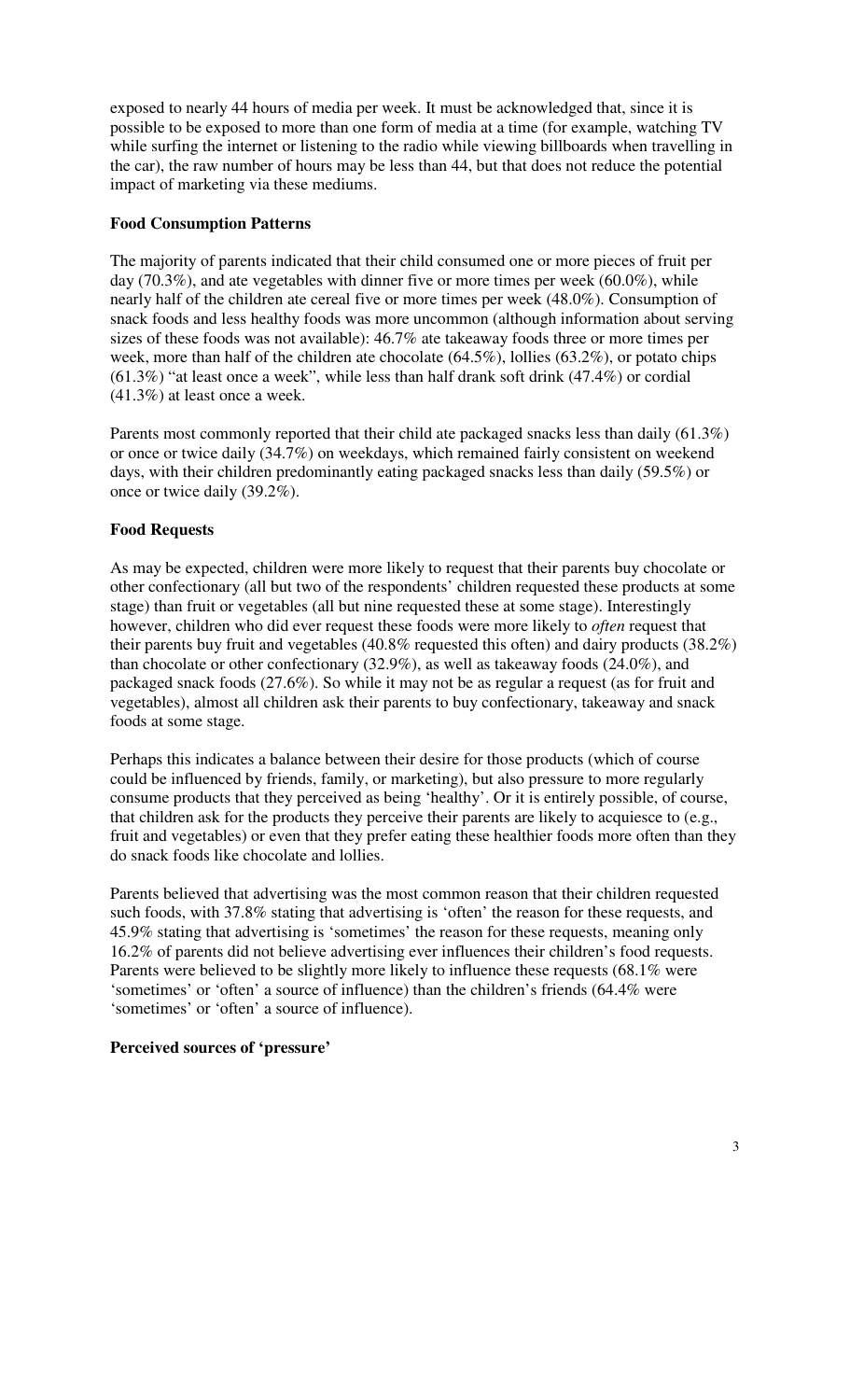Less than half of parents who responded indicated that they felt any pressure to buy fruit and vegetables (36.8%), dairy products (34.2%), or dairy-based confectionary (48.7%). However, more than half of the parents felt pressured at some stage to buy chocolate or confectionary (64.5%), packaged snack foods (59.2%) and takeaway foods (59.2%).

Table 1 shows the percentage of parents who ever felt pressured by different sources to buy 'healthy' and 'unhealthy' foods for their children. Interestingly, those parents who did feel pressured to buy *healthier* products such as fruit and vegetables or dairy products were much more likely to state that that source of pressure was their children than sports advertising/sponsorship, friends and family or, to a lesser extent, advertising.

These percentages rose for every group when parents reported perceived pressure on them to buy less healthy foods such as takeaway foods and lollies. In particular, parents were significantly more likely to report experiencing pressure from their children to purchase 'unhealthy foods' ( $m = 2.01$ ; *SD* = .813) than pressure to purchase 'healthy foods' ( $m =$ 2.39;  $SD = .616$ ).

| Source of Pressure      | Fruit and<br>Vegetables;<br>Dairy Products | Takeaway Foods;<br>Confectionary, Packaged<br><b>Snack Foods</b> | Z-score  | $\boldsymbol{p}$ |
|-------------------------|--------------------------------------------|------------------------------------------------------------------|----------|------------------|
| Children                | 54.2%                                      | 66.7%                                                            | $-2.353$ | $0.02*$          |
| Advertising             | 46.8%                                      | 49.3%                                                            | $-1.000$ | 0.32             |
| Friends or Family       | 23.3%                                      | 36.0%                                                            | $-1.604$ | 0.11             |
| <b>Sports</b>           | 26.7%                                      | 33.3%                                                            | $-1.508$ | 0.13             |
| Advertising/Sponsorship |                                            |                                                                  |          |                  |

|  | Table 1: Sources of pressure by food type |  |  |  |  |  |  |
|--|-------------------------------------------|--|--|--|--|--|--|
|--|-------------------------------------------|--|--|--|--|--|--|

 $* p < .05$ 

## **Discussion**

There is considerable evidence that most parents have a reasonable understanding of which foods are beneficial and which foods are deleterious to their children's health (Variyam et al., 1999). Parents consistently report being concerned about their children's diet (Contento et al., 1993) and claim that the food choices they offer their children reflect these concerns; however, studies have shown that they feed their children a less healthy diet than that they consume themselves (St John Alderson and Ogden, 1999). The available evidence suggests that in many families there is a discrepancy between the stated attitudes and behaviours of parents and the actual food provided to and consumed by the children.

One possible explanation for this is the range of pressures on parents in relation to the foods they provide their children. Previous studies using projective techniques have shown that parents associate providing 'healthy' foods for their children with being a good parent, and providing 'unhealthy' foods with being stressed, pressured for time, and rewarding or bribing their children for good behaviour (Noble et al 2007; Jones, McVie and Noble, 2008).

In this study we note that parents experience, or perceive, a number of external pressures on them in making food choices for their children. Parents most commonly reported feeling pressured by their children and by advertising, but also by friends or family and by sports advertising/sponsorship. It is important to note that, for all sources, parents felt more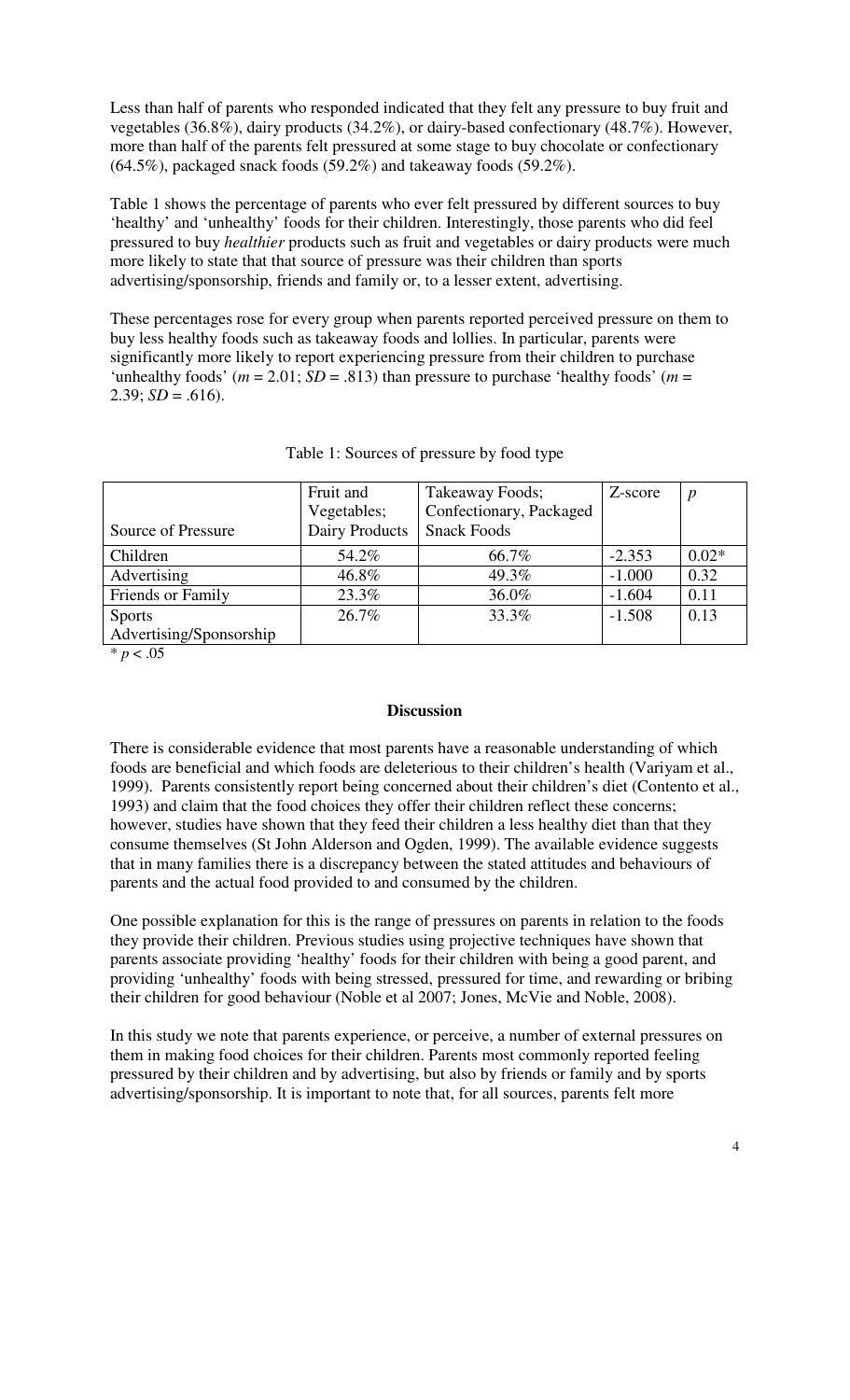pressured to provide 'unhealthy' foods (takeaway food, confectionery, packaged snack foods) than 'healthy' foods (fruit and vegetables, dairy products). One of the issues this raises, in the context of marketing, is the messages used to sell food products which can create both overt and covert pressure; a topical example is the LCM (cereal-based snack bar) television advertisements which convey an overt message that children will eat the LCM in their lunch box (but not other 'healthy' items such as fruit) and a covert message that children with LCMs in their lunchbox will be more popular (and the mother who provides this ticket to the in-crowd will be more loved by their child).

Whilst our findings support previous research that children influence purchase decisions of parents as a result of advertising, they also highlight that pressure from advertising is but one of many sources parents are subjected to (Kelly, Tuner and McKenna, 2006). Parents in their quest to raise healthy and happy children are directly and indirectly placed under pressure to feed their children unhealthy foods. Attempts to be what is considered a 'good parent' are undermined even by those close to them, that is, their family and friends. Consequently parents are placed in a no-win situation where they experience conflict and stress for caving to pressure and providing unhealthy foods, or conflict and stress for not allowing the requested purchase, or inner anxiety about how the choices they make for their child position them socially in environments external to the home.

In a society wanting what is best for future generations and one facing an epidemic of obesity it is timely to ask the question of what is the role of advertising in contributing to such pressures? Advertising aimed at children places parents under pressure to provide 'unhealthy' foods, and is an area that has the potential to further increase stress and conflict for parents. Advertising can also be pitched at parents as emotive desires for their child to "fit in" and be "popular" are equated to the food choices made by parents and represented in their child's school lunch box. However, if regulated properly, these negative impacts can perhaps be minimized and food advertisers can contribute to educating parents, and children, about healthy food choices.

#### **References**

Booth, M.L., Wake, M., Armstrong, T., Chey, T., Hesketh, K., Mathur, S., 2001. The epidemiology of overweight and obesity among Australian children and adolescents. Australian and New Zealand Journal of Public Health 25, 162-169

Buijzen, M., Schuurman, J., Bomhof, E., 2008. Associations between children's television advertising exposure and their food consumption patterns: A household diary-survey study. Appetite 50(203), 231-239.

Buijzen, M., Vilkenberg, P.M., 2003. The unintended effects of television advertising: A Parent-Child Survey. Communication Research 30(5), 483-503.

Calvert, S. L., 2008. Children as consumers: advertising and marketing. Future of Children 18(1), 205-234.

Campbell, K., Crawford, D., 2001. Family food environments as determinants of preschoolaged children's eating behaviours: Implications for obesity prevention policy. A review. Australian Journal of Nutrition and Dietetics 58, 19-25.

Chamberlain, L.J., Wang, Y., Robinson, T.N., 2006. Does children's screen time predict requests for advertised products? Cross-sectional and prospective analyses. Archives of Paediatrics and Adolescent Medicine 160(4), 363-368.